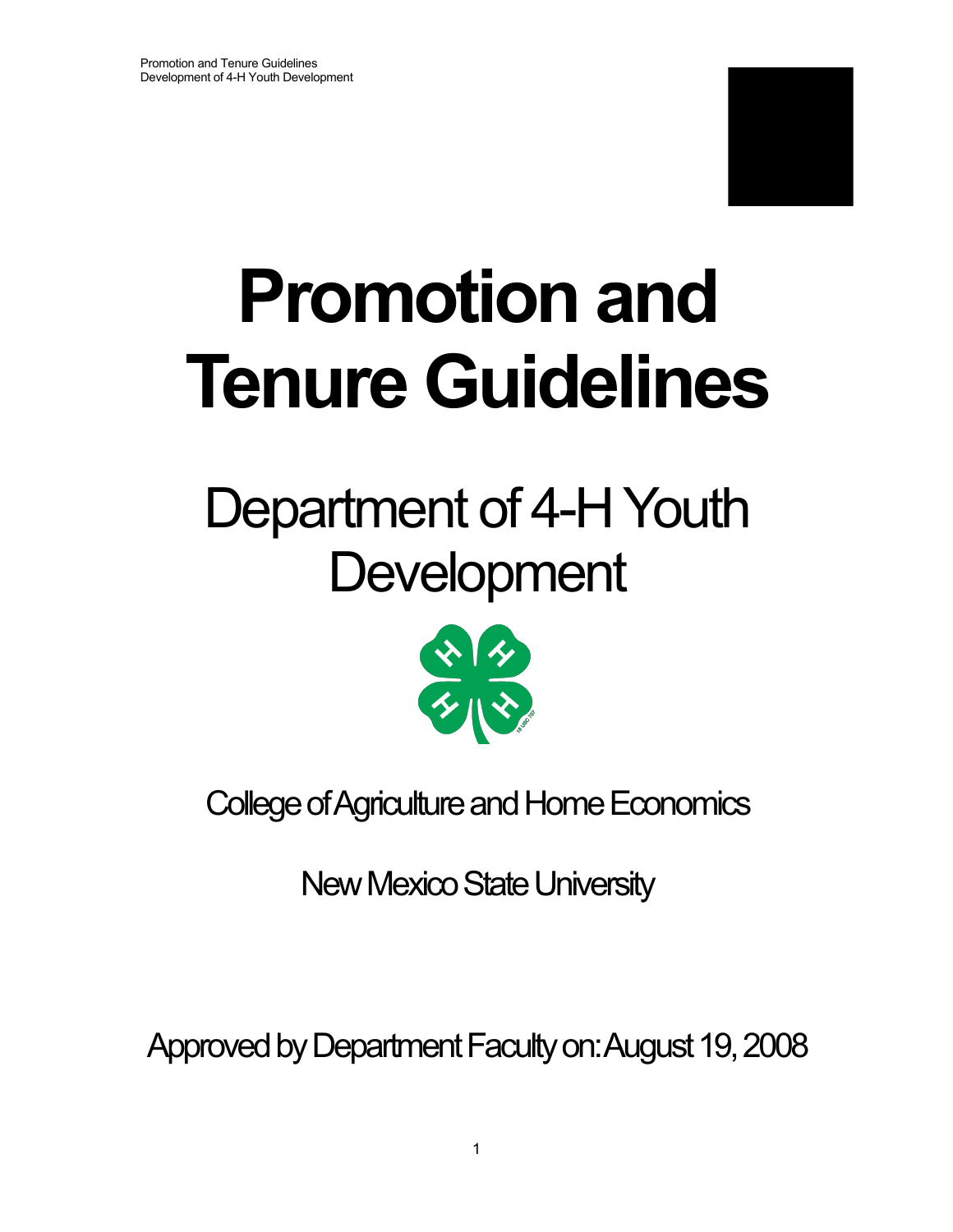## **Guidelines for Promotion and Tenure**

Department of 4-H Youth **Development** College of Agriculture and Home **Economics** New Mexico State University

## **I. Vision and Mission**

The vision of the New Mexico 4-H Youth Development Program is to develop all New Mexico youth to become productive citizens and leaders for positive change.

The mission of the New Mexico 4-H Youth Development Program, the youth development program of the New Mexico State University Cooperative Extension Service is to provide youth the opportunities to acquire leadership, citizenship, and life skills. New Mexico 4-H programs are based on the four concepts of positive youth development which are belonging, mastery, independence and generosity.

## **II. Goals and Objectives**

An important responsibility of the University is evaluation of faculty members for appointment, reappointment, and promotion. Coincident with this is the granting of continuing contract (tenure) for promotions to the rank of Associate Professor and above. Advancement in the academic ranks is based on the recognition of accomplishments in teaching, scholarship, and service, and represents a prediction of continued accomplishment in the future. The criteria and procedures established by the Department of 4-H Youth Development are described below. They are in accord with the **Section 5.90.3** Guiding Principles of the University policy on promotion and tenure as well as with College guidelines, policies, and procedures.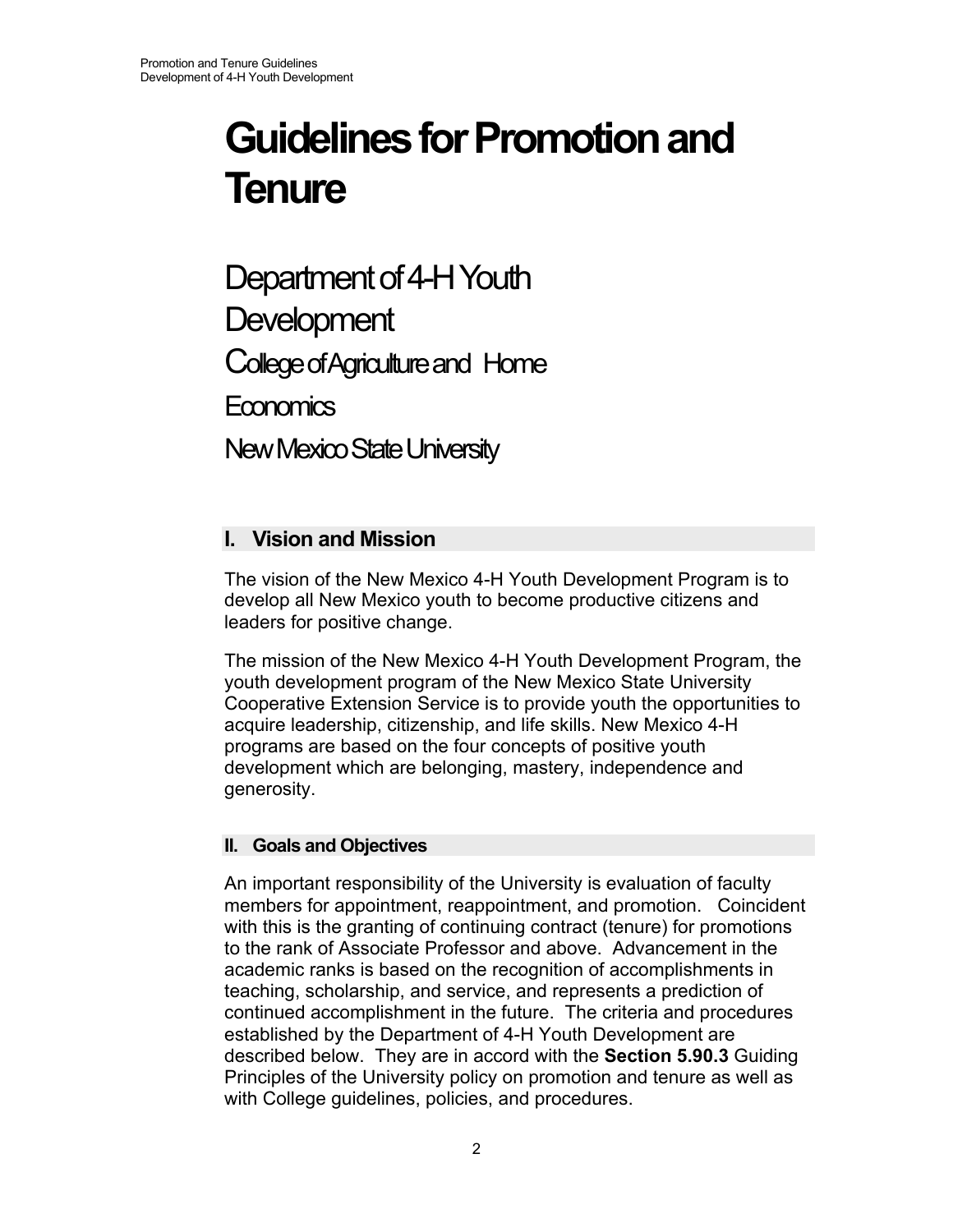In the case of any discrepancies or disagreements, University policies take precedence over, and supersede College and departmental policies.

Development of appropriate scholarship, service and leadership for 4-H Youth Development Program faculty is accomplished through the following process:

- Review the needs of youth in the state.
- Identify a need that can be addressed with a high quality 4-H educational program.
- Evaluate your current program efforts with regard to this need. What can be done to improve current efforts or what new response should be developed?
- Develop and implement the changes.
- Document and evaluate the results.
- Validate and communicate the results.

## **III. Criteria for Promotion and Tenure and Criteria for Non-Tenure Track (college rank) Faculty Promotion**

## **Assistant Professor to Associate Professor**

This section applies to candidates moving from Assistant to Associate rank. In CAHE, tenure and promotion are linked for tenure-track faculty. A person holding a college faculty appointment is eligible for promotion in rank, but not eligible for tenure. The expectations for both tenure and non-tenure track faculty are similar and based on the allocation of effort statements that have been agreed upon. The criteria below pertain to faculty with a 12 month, 100% Extension Appointment. The same criteria will be used to evaluate both tenure track and college rank faculty members.

## **Scholarship and Creative Activity - Extension**

Department of 4-H Youth Development faculty achieve scholarly excellence by generating original, as well as interpreting from other institutions, knowledge addressing community needs. This is accomplished through mutually beneficial collaborations between New Mexico State University and its partners, stakeholders, and publics. The department recognizes the four scholarships of discovery, teaching, engagement, and integration.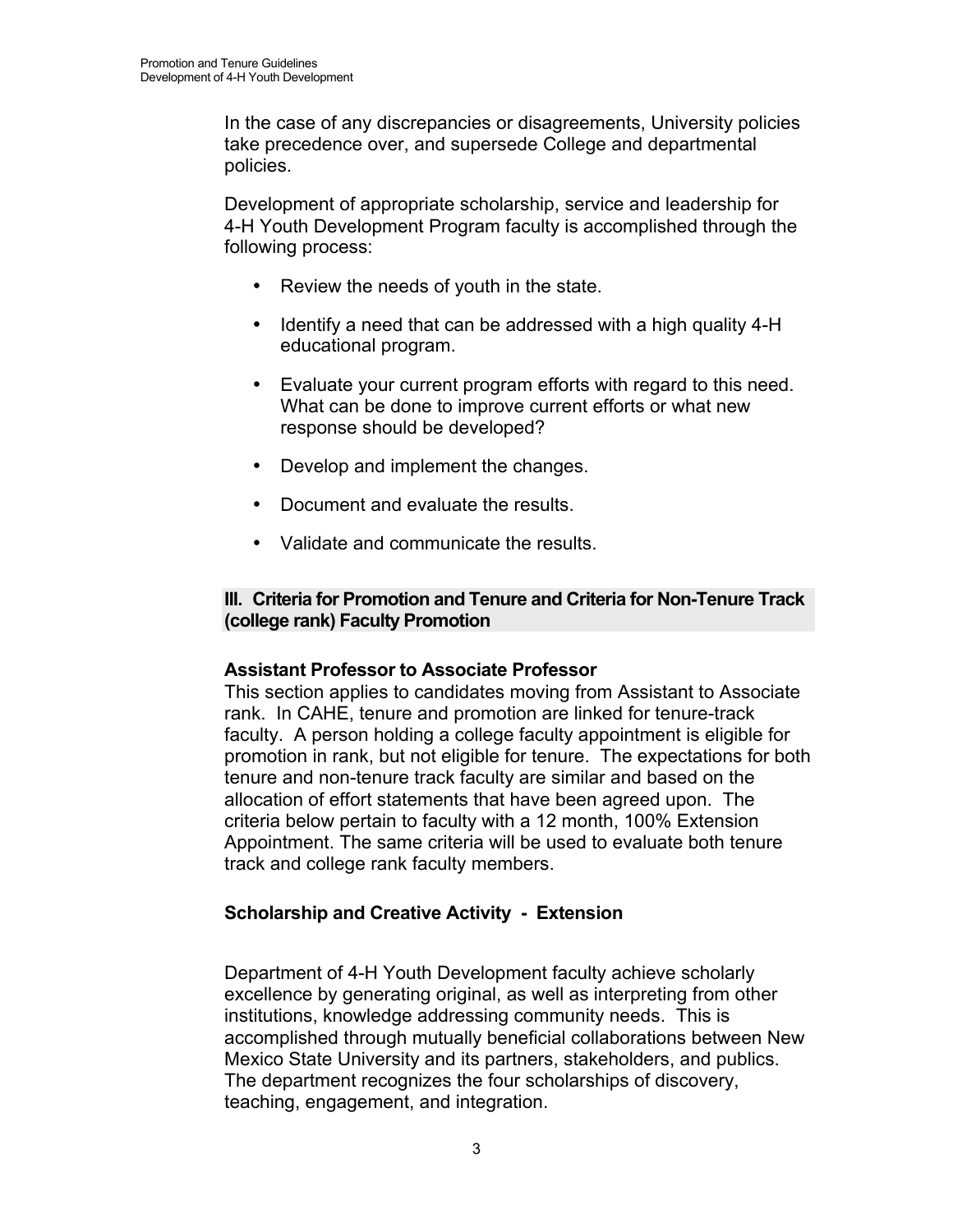- knowledge. • The scholarship of discovery includes contributing to the body of
- The scholarship of teaching consists of exploration of ways to increase the effectiveness of teaching within the discipline and the dissemination of the findings of those explorations.
- The scholarship of engagement includes, but is not limited to, Extension programs, technology transfer, and technical assistance, as well as the dissemination of the products and findings of those activities.
- The scholarship of integration includes any activity that integrates disciplinary knowledge into a broader context (integration of knowledge leading to new understanding) and utilizing research to address current youth development issues.

Specific criteria for evaluating Extension Scholarship within the Department of 4-H Youth Development may include, but is not limited to, the following:

## *Program Planning and Delivery*

- Develop and guide statewide or area program planning in at least one specific subject area, annually.
- Develop support materials for county program delivery such as lesson plans, contest training kits and orientation materials, annually.
- Provide programs related to subject-matter expertise for agents to deliver upon request.
- individuals) to develop and enhance programs. • Annually identify resources (such as financial, materials and
- Annually deliver presentations at state level professional meetings and within 5 years at least one presentation at regional, national, or international, professional meetings.

## *Program Evaluation*

- Conduct evaluation on statewide trainings and programs annually.
- • Assess specific life skills learned through a particular 4-H activity conducted at least once within every three years.

## *County Agent Collaboration*

- Provide educational programs in the counties at the request of county agents.
- Seek feedback and input from agents on client needs annually.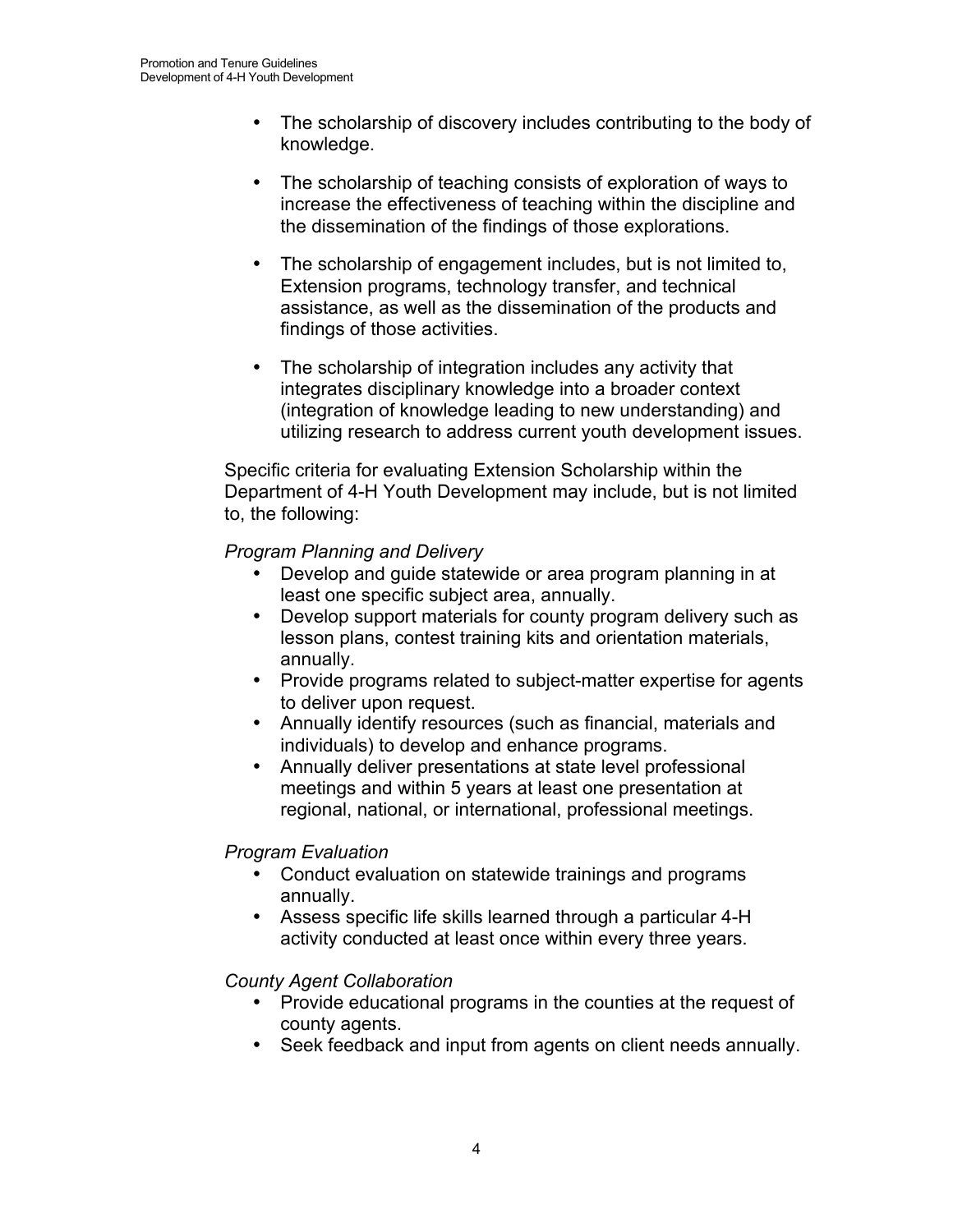- Train county faculty through individual and group meetings (face to face or technology based) and/or in-service trainings at least every 2 years.
- Serve as a liaison between County Faculty and the university faculty community such as being a board representative, providing electronic newsletters and other updates.

## *Community Collaboration*

- Develop and implement programs related to area of expertise at stakeholders request.
- Help resolve management problems and/or issues related to field of expertise to the state and region as needed.
- Build and maintain strong partnerships with agents, state and federal government agencies, and businesses.

## *University Collaboration*

- Cooperate and collaborate with other faculty, including other Specialists and County Agents, to develop and conduct comprehensive programs in their area(s) of expertise annually.
- Collaborate with university faculty in identified areas of program discovery, development, and delivery including, but not limited to, research, new 4-H project development and new staff development opportunities for county personnel.
- Work with colleagues at other Universities to develop relevant programming as opportunities arise.

## *Publications*

- Demonstrate scholarship through publications and other creative works. See **Appendix I** of this document for definitions of scholarly and creative work.
- Specific publications that are strongly encouraged are listed below.
	- o 4-H Youth Development or other related Bulletins, Circulars, and Fact Sheets at least one every two years.
	- o Peer-Reviewed Journals, Abstracts, and Reviews
	- o Proceedings
- Demonstrate communication through popular press media, newsletters, poster presentations, and/or web-based media.

## *Professional Development*

- Keep abreast of, and provide up-to-date information about subject-area trends and research findings.
- Competent in the use of information technologies.
- Participate in at least one professional development opportunity yearly.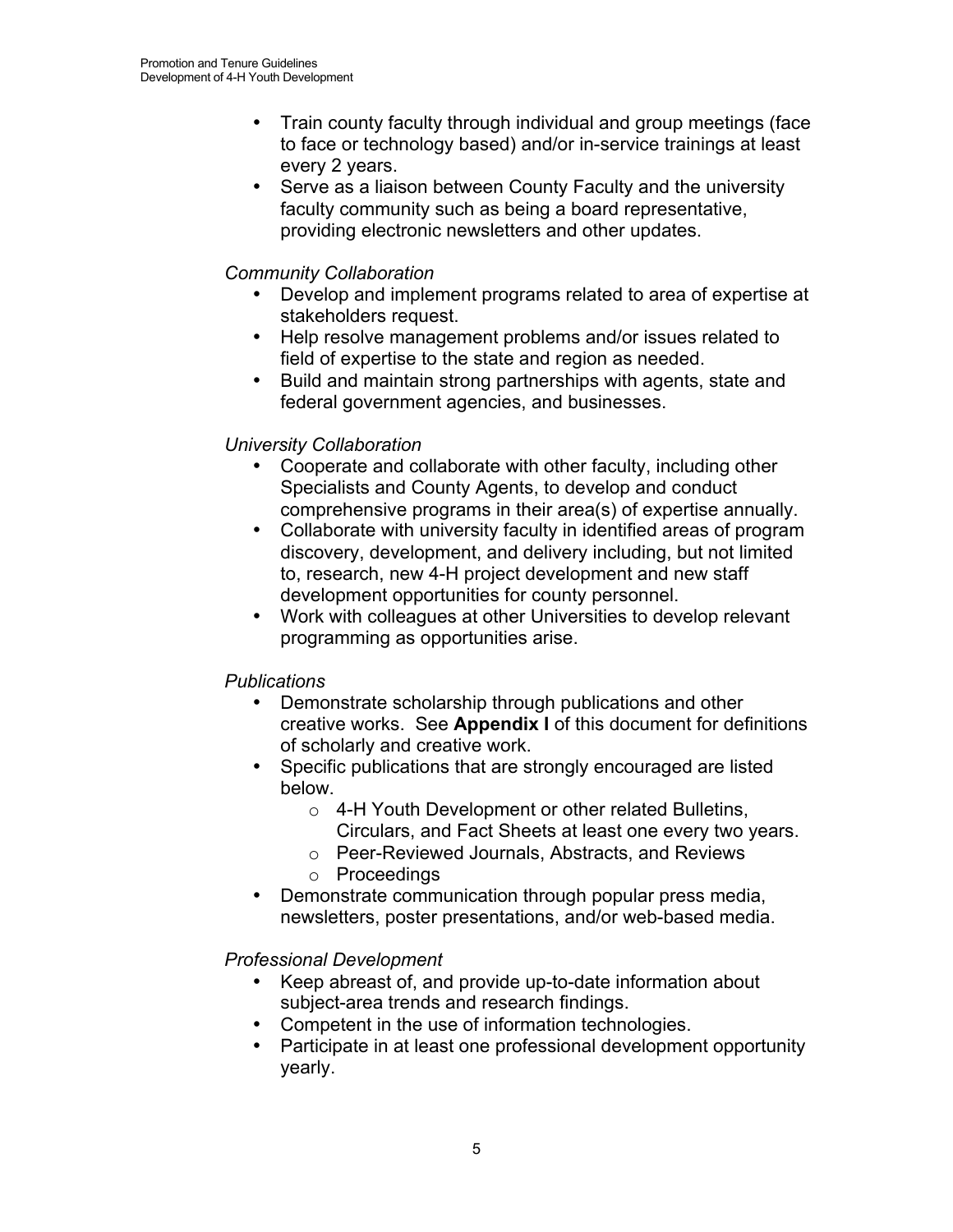*Additional Responsibilities* 

• Perform other duties and responsibilities, as assigned by the PUA.

Flexibility in these requirements is possible based on quality of publications and scholarly products.

## **Service**

Activities recognized as service are required of all faculty members at New Mexico State University. Service represents contributions that help advance the profession, improve operation of the University and advance the well being of society; these contributions can benefit youth, families, students, the department, the college, the university, stakeholders, government entities, non-governmental organizations, the community, the state, and the nation. Satisfactory performance requires the following:

Departmental Service – document at least three annually

- Attend and participate in departmental faculty committee meetings.
- Contribute to the formulation of program and administrative policies.
- Participate in departmental activities such as curriculum development and revision.
- Generate positive publicity.
- Attend department sponsored events.

College/University Service – document a minimum of one of the following at least every two years:

- Serve as an active member of college or university committees, task forces or faculty senate.
- Collaborate on student recruitment efforts.
- Serve as a resource for student scholarship information.

Community Service – document at least two annually

- Volunteer assistance to agencies or boards.
- Involvement in public service organizations.
- Involvement in community service activities.
- Participate in public service media activities.

Professional Service – document at least two of the following within the promotion period

- Active participant in a professional organization(s).
- Serve as a reviewer for curriculum by request of another state or national organization.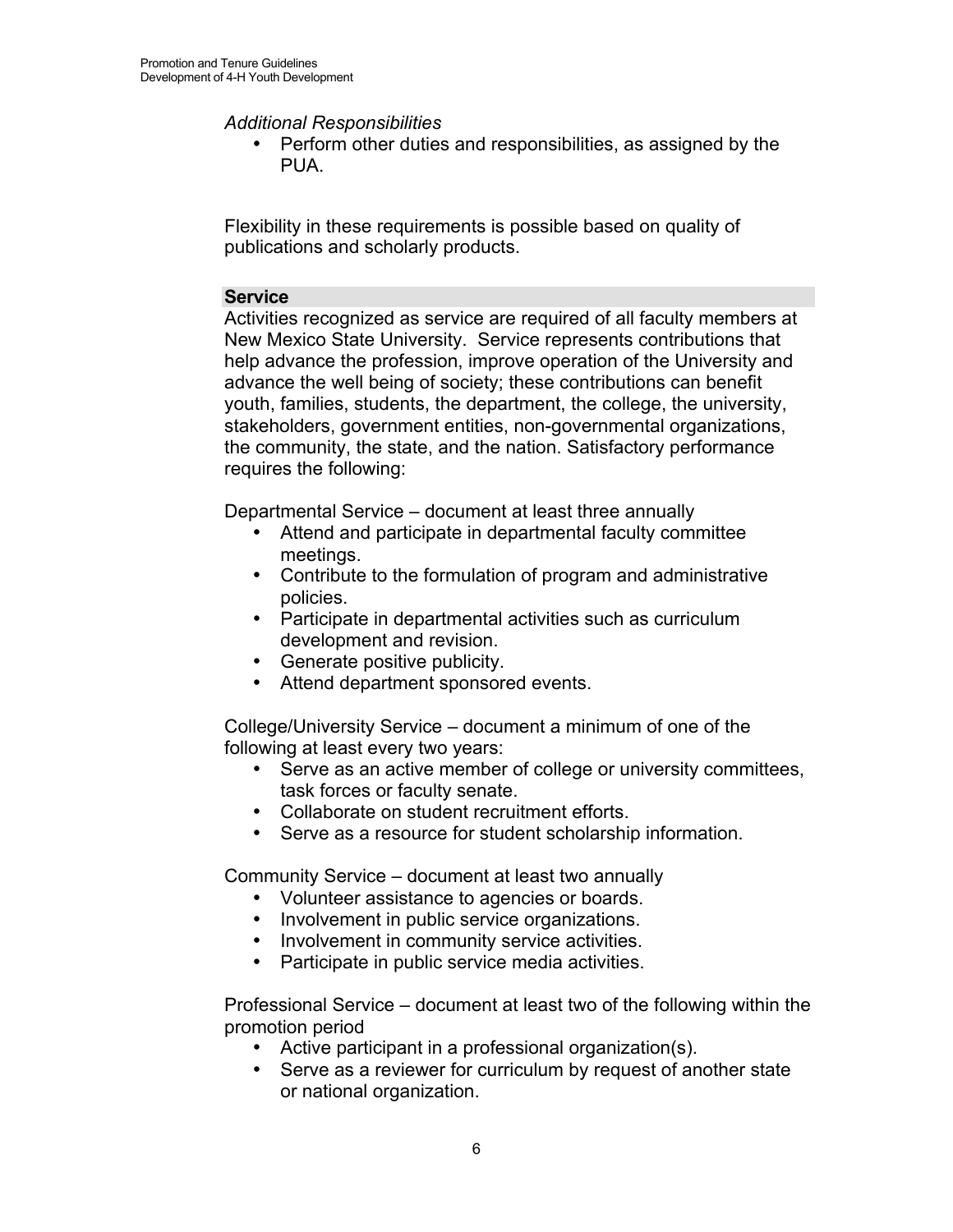- Serve as a reviewer for journals or other professional publications.
- Serve as a member of a regional or national conference planning committee.
- Deliver invited presentation(s) which is not peer reviewed.
- Conduct evaluation of peers both within and outside of the University upon request.

## **Leadership**

In demonstrating leadership, candidates must show that they are having an impact through contributions to the advancement of the program and university. Faculty members should exhibit leadership at all levels, but in particular when pursuing promotion to Professor. Evidence of leadership should include but is not limited to the following:

- Exhibit leadership which contributes to the mission of the college, the university and the 4-H Youth Development Program.
- Mentor county and state faculty.
- Serve as chair to a departmental, college and/or university committee.
- Empower and mentor committee member and/or program participants.
- Aid in a committee's decision making process.
- Assume a leadership role(s) in a professional association or organization.
- Assume a leadership role in community service activities.

## **Collegiality**

Collegiality, implicit or explicit, is an integral part of the faculty member's professional career. How the faculty member works with colleagues and within the institution contributes to the workplace climate. A faculty member's willingness to function positively as part of the group is a quality that is important to consider for promotion and/or tenure. Candidates will be evaluated on the following criteria:

- Positive interactions with colleagues.
- Treat others with respect.
- Take turns being responsible for tasks within the principal unit and the college.
- Use personal experience to solve problems.
- Help to create an open environment to exchange ideas.
- Represent the university and department factually.
- Project a positive attitude.

## **Associate Professor to Professor**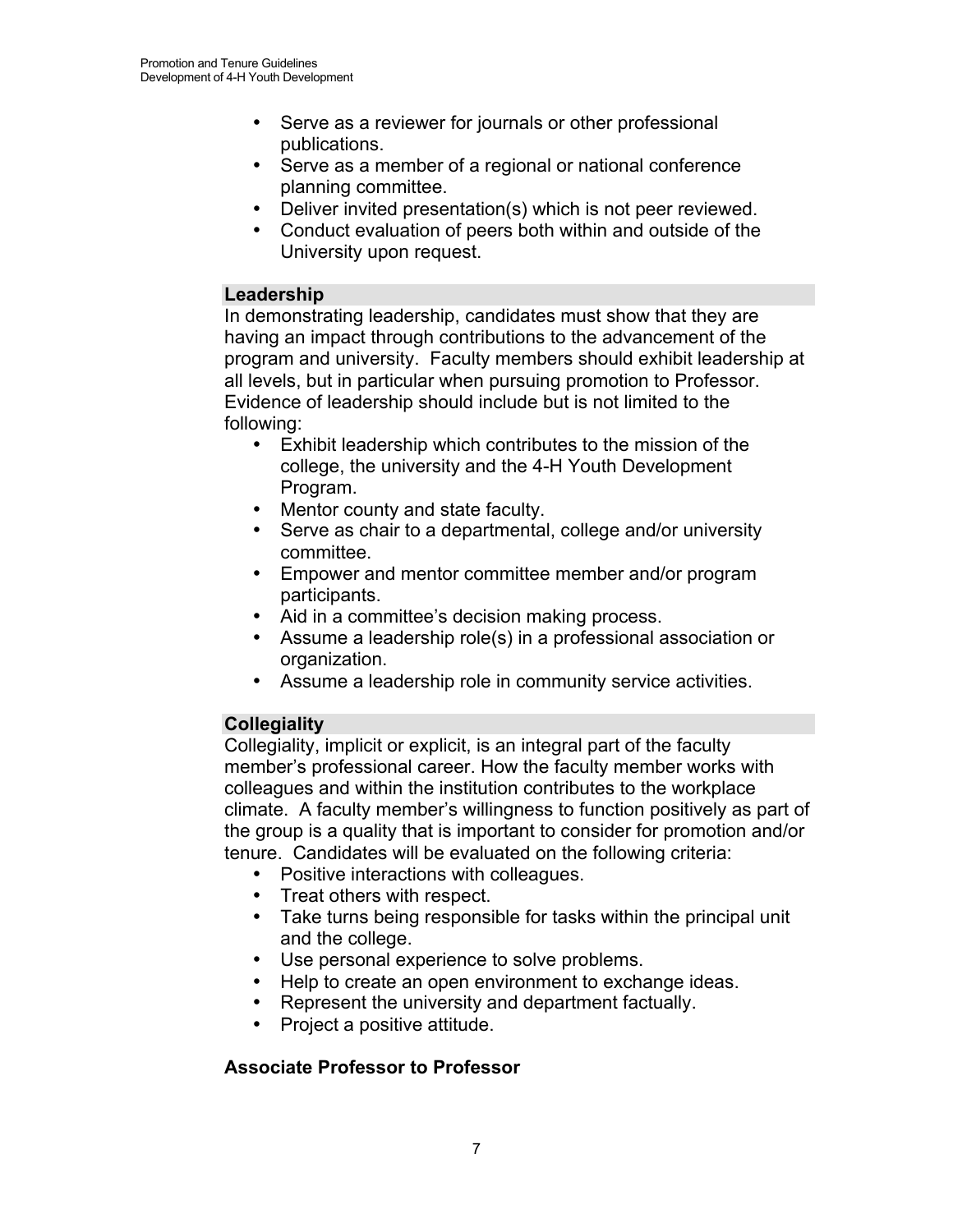of the candidates merit for promotion. The expectations for both Appointment. A person applying to be considered for the rank of Professor must have established a distinguished reputation in his/her area(s) of expertise at the state, national and/or international levels. The productivity record must be at least equivalent to that required to achieve promotion from Assistant Professor to Associate Professor. The candidate should in addition demonstrate evidence of significant and sustained achievement at high levels of accomplishment and potential for continuing endeavors in scholarly and creative activities at state, national and/or international levels, since last promotion. In addition the candidate must show continued contributions through service and leadership. Collegiality will remain an important component tenure and non-tenure track faculty are similar and based on the allocation of effort statements that have been agreed upon. The criteria pertains to faculty with a 12 month, 100% Extension

## **Candidate**

## **Temporary Suspend Timeline**

A tenure track faculty member may request a temporary suspension of the promotion and tenure time process in accordance with NMSU policy.

#### **Mid-probationary Review**

Tenure track faculty may request a formal mid-probationary review in their third year of tenure-track employment. Requests for the review and the portfolio must be provided to the PUA by October 1.

## **Option to Withdraw**

A candidate may withdraw their application for promotion and/or tenure from further consideration in accordance with NMSU policy.

## **Portfolio Guidelines**

Follow instructions for preparing the Portfolio provided in section 5.90.5.5 of the College of Agriculture and Home Economics "Criteria for Promotion and Tenure" document.

#### **Sample Portfolios**

Successful candidate portfolios will be made available with the candidate's permission for review. (None available at this time.)

## **Changes to Portfolio**

The candidate may make additions, deletions, or other changes of materials in their portfolio through the department head, even after the document has been submitted for committee review as long as it occurs at least 48 hours prior to the committee's deliberations. The department head shall promptly notify the committee chair regarding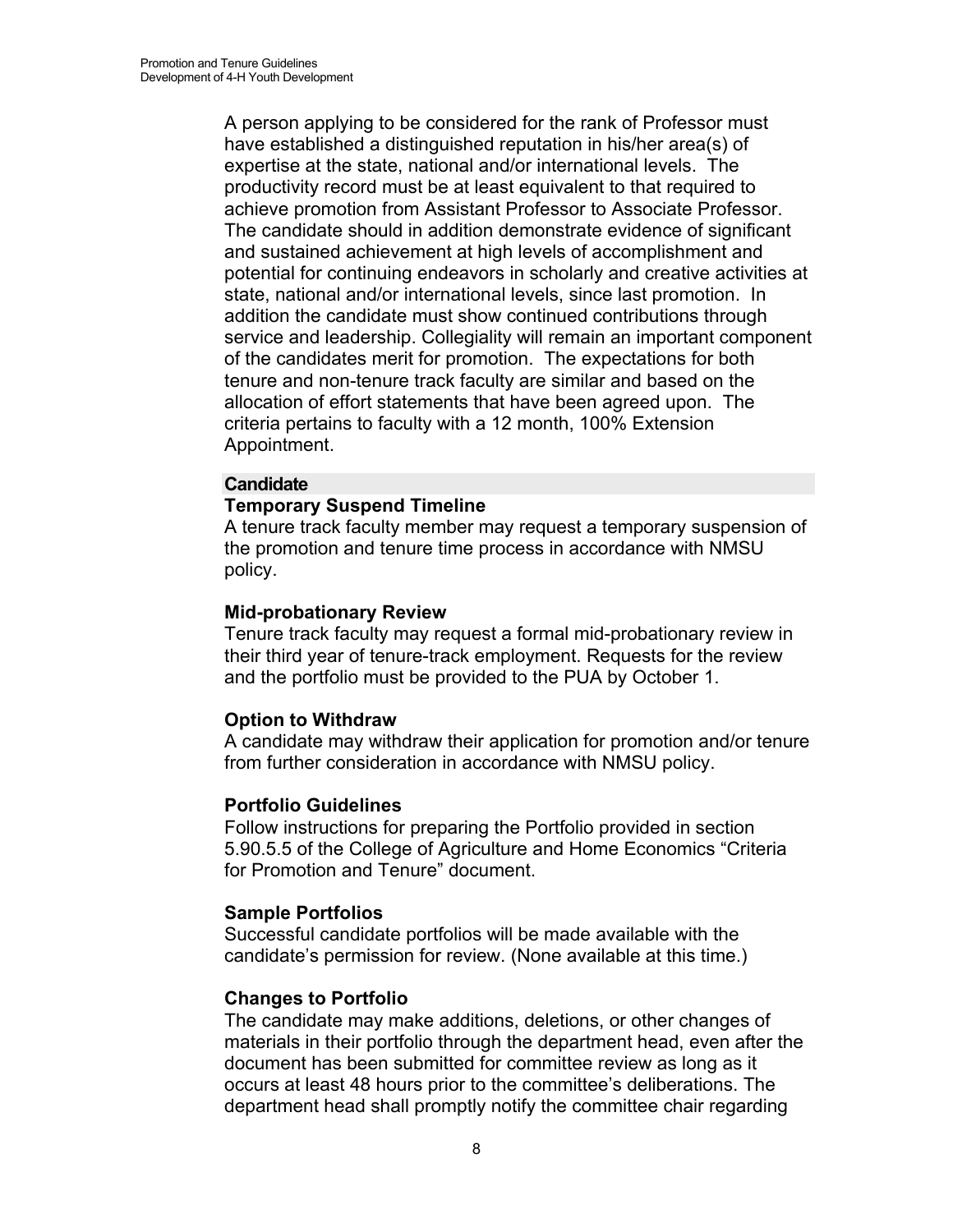any changes. These changes shall be documented in writing by the department head, noting the date, time and nature of the changes.

## **Storage and Security of Portfolio**

The portfolio will be held in the department head's office. Committee members "check out" the portfolio for review for no longer than two hours at a time. The portfolio is not to leave the vicinity of the State 4-H Office.

## **Review of Portfolio**

The candidate is allowed to review all items in the portfolio assembled prior to the review by appropriate committees, administrators and/or external reviewers. The review must occur within the presence of the department head or their designated representative. The review must be documented in writing, noting date and time.

## **Appeals Process**

The candidate is entitled to pursue an appeal following the guidelines detailed in the NMSU Policy Manual, Section 4.05.40 and 4.05.50, Human Relations - General - Appeals.

## **Principal Unit Administrator (Department Head) Confidentiality**

Strict confidentiality of materials, deliberations, and decisions will be observed other than communication which is required in order to comply with procedural guidelines.

## **Review/Revision of This Document**

This document will be reviewed and updated a minimum of every three years. To this end, the department head will appoint a review committee. Should the policy change during a faculty member's pretenure or post-tenure period, the faculty member may choose one of the policies for evaluation purposes. The faculty member must specifically identify the year of the guidelines they wish to have applied.

## **Post-Tenure Review**

The Principal Unit will adhere to the NMSU Policy Handbook (section 5.87) on post-tenure review.

## **External Review Process Letters of Reference**

A minimum of five (5) letters of reference will come from peers, clientele, and colleagues. Letters of reference must include letters from the candidate's Principal Unit, letters from the university but outside the candidate's PU, and letters from outside the university. The candidate will provide the Principal Unit Administrator with a list of potential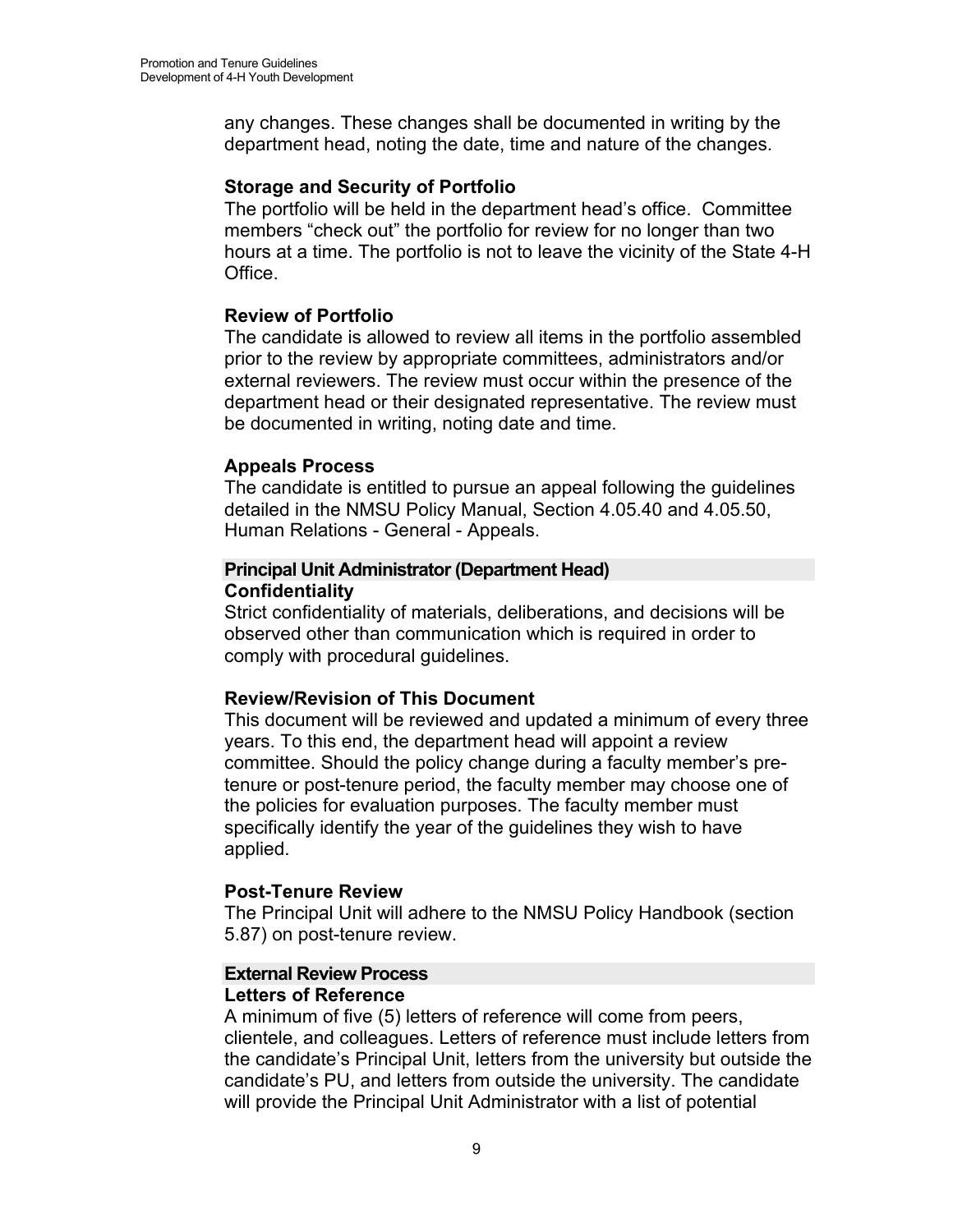references. Letters of reference will be solicited by the Principal Unit Administrator. The final list of references can include, but is not limited to, the names on the list provided by the candidate.

The Department Head (PUA) will obtain letters from a minimum of two (2) external reviewers who meet the following criteria:

- Have a faculty appointment or similar appointment at another university.
- Are in a closely-related discipline.
- Are at a rank that is equal or higher than the rank to which the candidate is applying.

The Department Head (PUA) will provide the external reviewers with the following:

- 1. A cover letter including:
	- A request for brief statement regarding the individual's qualifications for serving as a reviewer.
	- A request that the reviewer indicate the relationship between the candidate and the reviewer.
	- Notification that the candidate will have an opportunity to read the letter of assessment.
	- Notification that third parties in the event of an EEOC or other investigation into a tenure or promotion decision may review the letters.
- 2. Candidate's core document
- 3. Principal Unit's Promotion and Tenure Guidelines

## **Unsolicited Letters**

The determination as to whether unsolicited letters of reference will be included in the portfolio will be made by the Department Head in consultation with the candidate and the chair of the Principal Unit's Promotion and Tenure Committee. All unsolicited materials included in the portfolio will be accompanied by a memo by the Department Head specifying the recommendations of the three parties involved.

## **Principal Unit Promotion and Tenure Committee Committee Structure/Selection/Term Limits**

The committee shall be composed of a minimum of three members. All committee members must be tenured if reviewing a tenure-track individual. In instances of promotion, committee members must hold the rank at least equal to the rank for which the candidate is applying. Members of this committee will be elected by the tenured, tenure-track and college rank faculty members of the department. Nominations will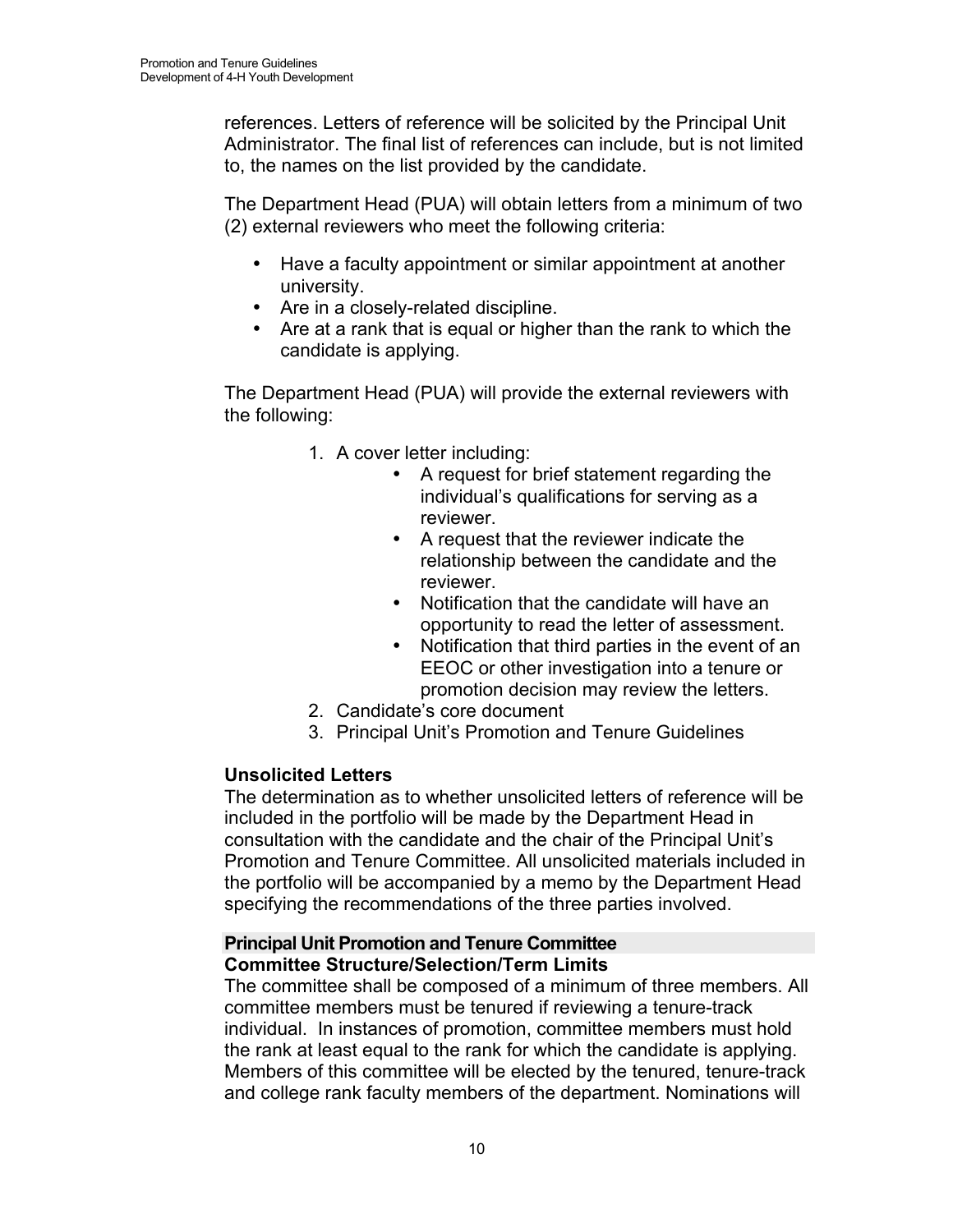be solicited by the department head. Faculty may nominate themselves. If more than three eligible committee members are nominated, elections will be held by secret ballot. The election will occur prior to September 1. The members will serve for three years and will be in the first election staggered; 3 years, 2 years and 2 years, based on vote totals. The department head will appoint if no nomination(s). Members may be re-elected to the committee. In the event that a member of this committee is unable to serve, nominations will be accepted by the department head for an alternate and an election will be held in the department.

If there is an insufficient number of tenured or appropriately ranked faculty in the department to form the three person committee, then the department head, tenured, tenure- track and college rank faculty will produce a list of eligible, and willing, nominees from outside the department. All tenured, tenure-track and college rank faculty will vote via secret ballot. The top nominee(s) will fill the remaining vacant committee position(s). This election should occur prior to September 1.

## **Conflict of Interest**

of Interest in the College document. The committee members have the responsibility to avoid actual conflicts of interest and the appearance of conflicts of interest. The Principal Unit will follow the policies established in 5.90.3.2.1 *Conflict* 

The committee will meet as required, and in the first meeting will elect a chair who will inform the department head of his/her election. The dean and/or department head may meet with the committee to discuss procedural matters.

## **Confidentiality**

Strict confidentiality of materials, deliberations, and decisions of the committee will be observed other than communication which is required in order to comply with procedural guidelines.

## **Committee Notification**

The department head shall provide the committee chair with notification that the candidate's portfolio is complete and available for review. The committee chair will notify committee members. The portfolio is to be held in the department head's office. Committee member "check out" the portfolio for review for no longer than two hours at a time. The portfolio is not to leave the vicinity of the State 4-H Office.

## **Committee Deliberation/Voting/Report**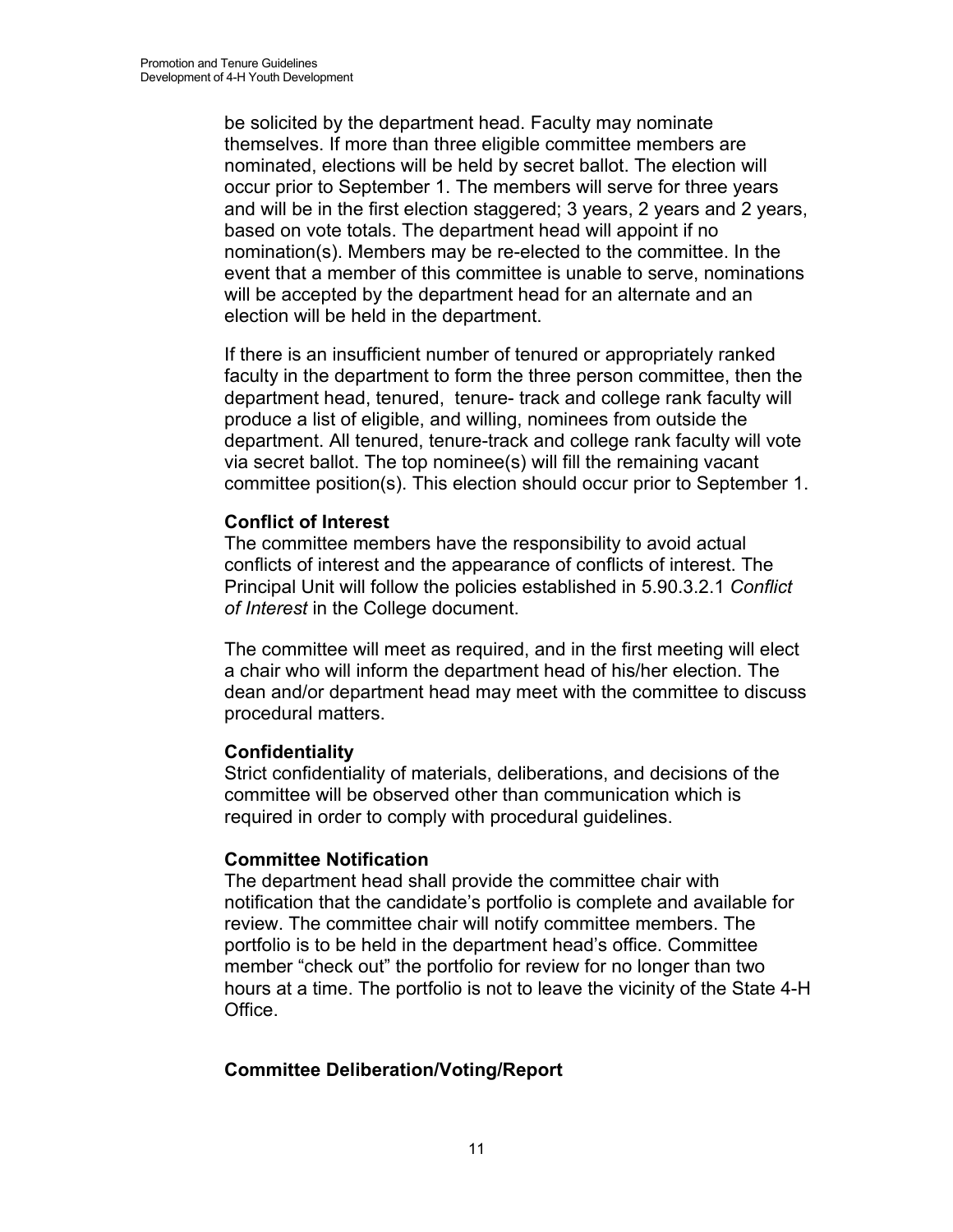Committee deliberations and voting will be in closed session, only among committee members. Committee members shall make their recommendations regarding each candidate via secret written ballot. Voting must be in person. Absentee and proxy ballots are not permitted. All vote counts will be recorded.

The committee shall prepare and submit a letter summarizing its recommendations and the numerical vote count on each candidate to the department head and the college dean. This letter will:

- Reflect the majority opinion.
- Contain specific commendations, concerns and recommendations addressing the department criteria in each of the areas required for promotion and/or tenure.
- Allow for dissenting opinions containing specific commendations, concerns and recommendations addressing the criteria in each of the areas required for promotion and/or tenure.

The committee chair will ensure that the recommendation is placed in the candidate's portfolio.

## **Candidate Notification**

The department head shall be responsible for informing each candidate in writing of the committee's recommendation and the numerical vote count. A copy of the department head's letter and the dean's letter will also be provided to the candidate.

## **Review and Update of Guidelines**

This Promotion and Tenure Guidelines document will be reviewed and updated a minimum of every three years. To this end, the department head will appoint a review committee. Should the policy change during a faculty member's pre-tenure or pre-promotion period, the faculty member may choose one of the guideline documents for evaluation purposes. The faculty member must specifically identify the year of the guidelines that they wish to have applied.

## **College Committee Representation**

In the year that the Department of 4-H Youth Development has representation on the college committee, election will occur within the Principal Unit to determine who will serve.

## **Appendix 1**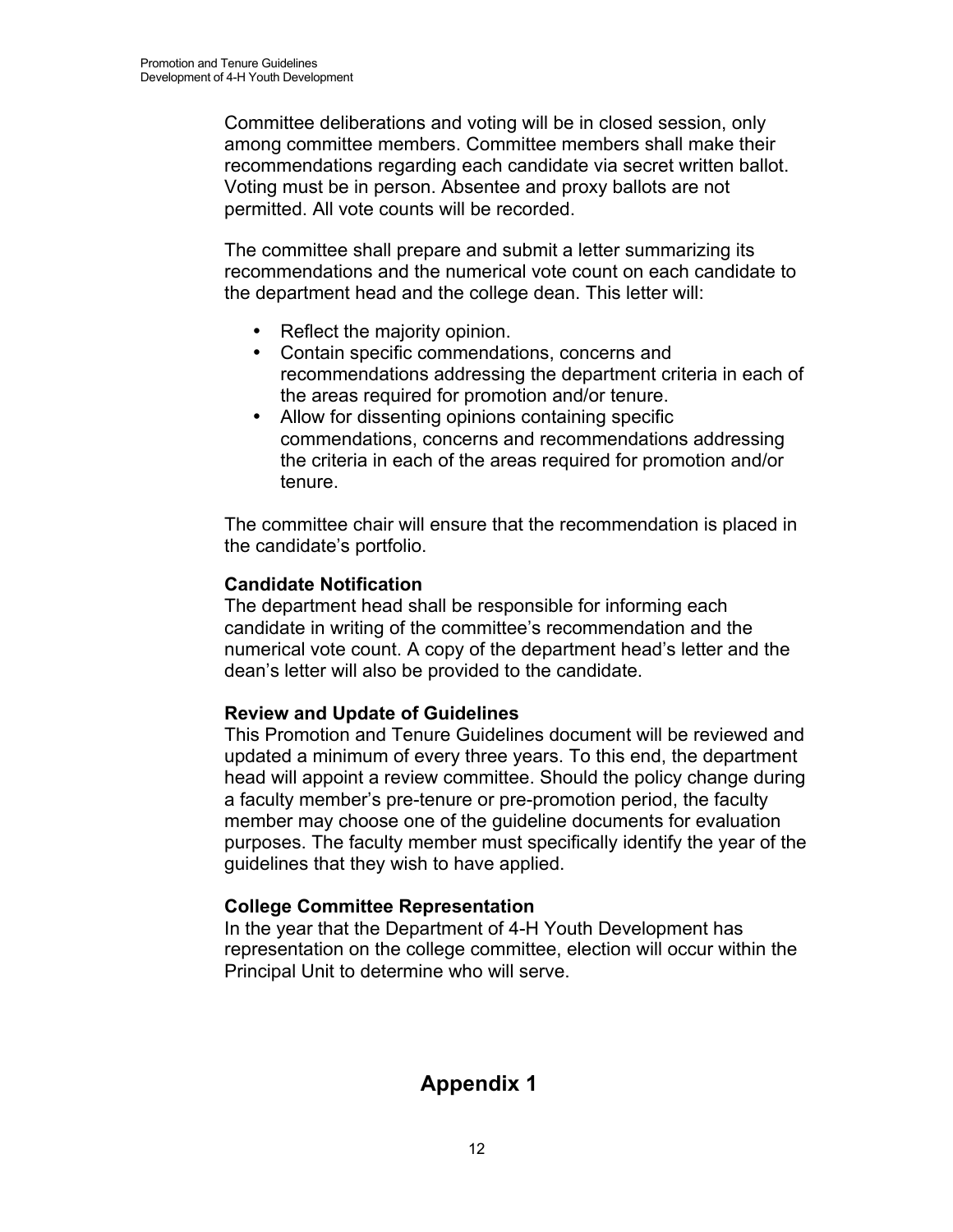## **Definitions of Scholarly and Creative Work**

The following definitions will be helpful in evaluating scholarly and creative work by faculty members.

## **Books, Guides, Handbooks**

## **Book/Monograph**

A book/monograph is a major scholarly work on a scientific or technical topic. It typically is at least 50 pages in length. See also Curriculum guides/Handbook

## **Book Chapter**

A book chapter is part of a book (monograph, curriculum guide, and handbook). The title and other information for the book that contains the chapter are needed for the citation. The book itself already may be in the database if an author of another chapter has cited it or a university faculty member had authored or edited the book. If the containing book is not in the system and there are no university authors for it, then the book chapter author may enter information for the book and link it with the book chapter.

## **Bibliography**

A Bibliography is a list of publication citations, usually on one or more related topics. A bibliography can be a standalone publication or appear in a journal or monograph. A Catalog typically is associated with an art museum exhibit, and therefore is not likely to be applicable, although it may apply to a listing of exhibits at a fair or conference.

## **4-H Project Manuals, Brochures, Reports, Workbooks**

This is a catch-all category for publications that do not fit into any of the other categories. The information needed for this type of publication is similar to a book.

## **Bulletins/Circulars/Fact Sheets**

Bulletins, Circulars, and Fact Sheets are typical Extension and Agricultural Experiment Station publications. Circulars usually are 8-50 pages in length and Fact Sheets usually are less than 8 pages in length. A Bulletin is a research publication less than 50 pages in length.

## **Curriculum Guide/Handbook**

A Curriculum Guide/Handbook is similar to a book/monograph but is entered as a separate category because of its specific form and content.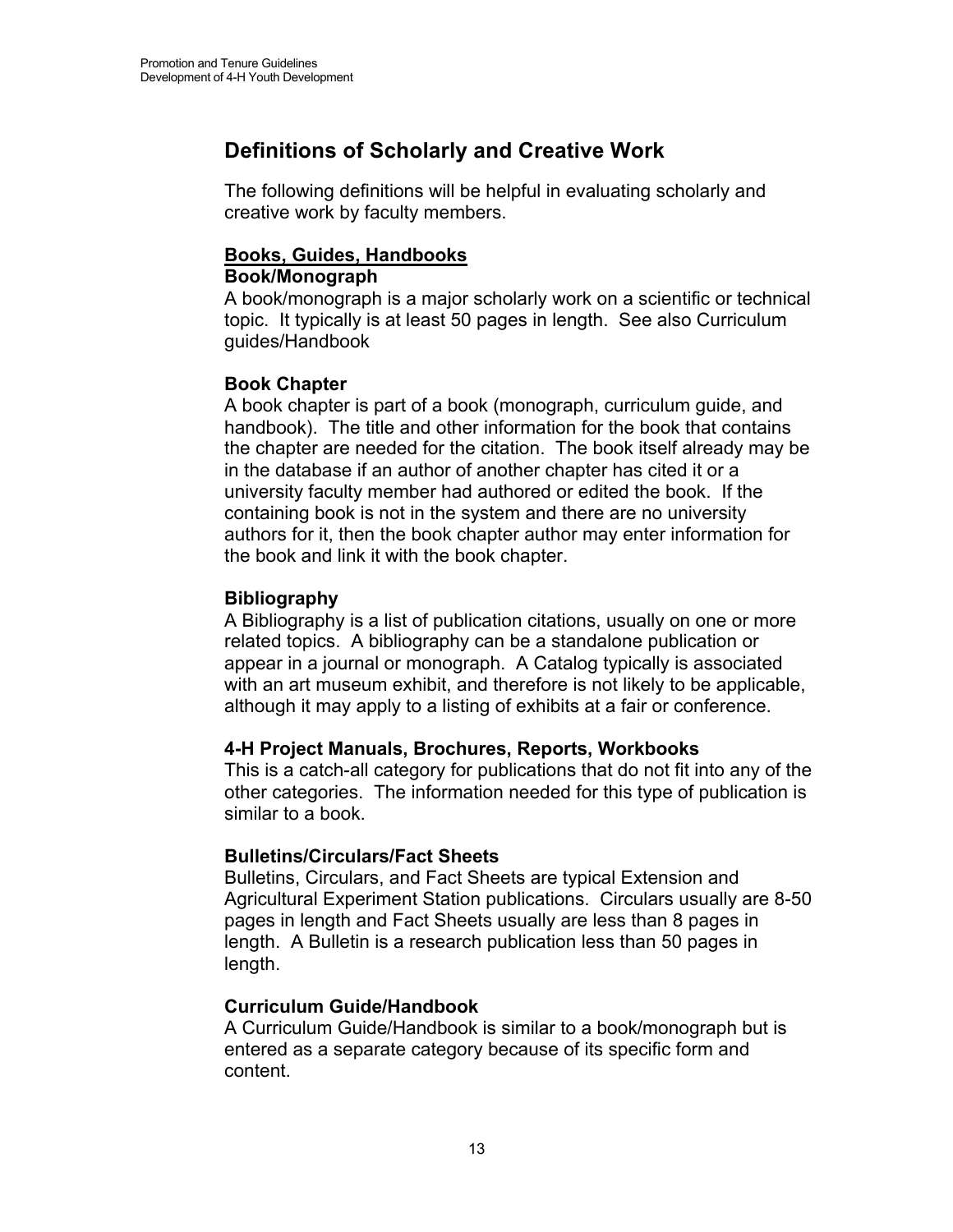## **Journals/Abstracts/Reviews**

The name of a journal title is necessary for citations of journal articles, abstracts, and reviews. A list of validated journal names, fully spelled out, may be searched on keywords and selected from a list of those meeting the search criteria. If you do not find the journal name in the list, you may enter a provisional record for that journal. Only the name of the journal is required.

## **Journal Article**

A Journal Article appears in a journal, whether the article is peer reviewed or not. Scholarly or research-oriented journals are peer reviewed in accordance with the guidelines of the publishing journal. Non-refereed articles usually appear in trade journals and popular press magazines, and will be reported in those categories.

## **Abstract**

An Abstract usually is of a paper presented at a conference or meeting. It may appear in a separate publication or as part of a journal issue.

## **Review**

A Review typically is of a book, a major chapter in a book, or a journal article. Precede the title of your review with "Review of" and following the title, place the type of publication reviewed in parentheses.

## **Proceedings**

Proceedings are the published papers presented at a conference or meeting. Use the selection if you are the editor or co-editor of the proceedings. If you are the author of a paper that appears in the proceedings, use the selection: "Paper in Proceedings."

## **Paper in Proceedings**

A Paper in Proceedings is similar to a journal article in a journal or a chapter in a book/monograph.

## **Newsletter**

A Newsletter is a special kind of periodical that contains newsletter articles and usually covers local or regional topics. Use this publication type for newsletters you edit or co-edit without specific reference to an article (include a volume or year in the title for each year you edit the newsletter).

## **Newsletter Article/Series**

A newsletter article (single unique title) or series (a recurring column usually under a common name) appears in a newsletter. Examples: Each article can be entered separately with an individual title ("4-H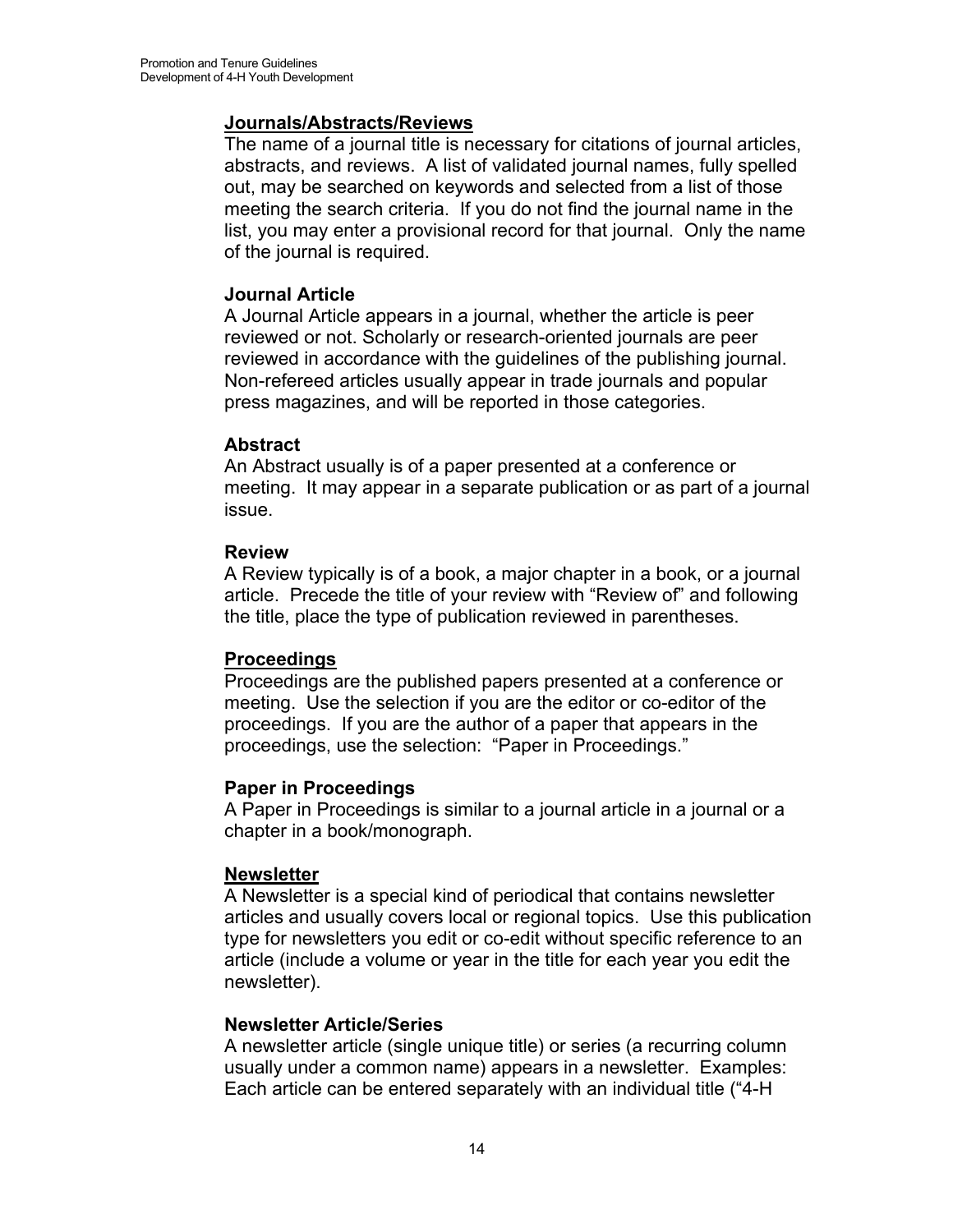Coordinator Duties") or included in a generic title such as "Ten articles on invasive species".

## **Newspaper Article/Series**

A newspaper article (single unique title) or series (a recurring column usually under a common name) appears in a newspaper. Each article can be entered separately with an individual title; or you can make a generic title such as "Ten articles on invasive species". Note: the name of the newspaper is necessary for citations of newspaper articles or series of newspaper articles.

## **Newspaper Articles & Media Releases**

Included in this category are newspaper articles, radio programs, TV shows, and web sites that interview faculty or quote their work.

## **Conference/Meeting**

Although technically not a publication, the Lectures, Speeches category is included here because of the similarities to publications. It requires a two-part entry, one for the Conference or Meeting, the other for the Lecture or Speech.

## **Lecture/Speech**

A lecture or speech is presented at a professional conference or meeting. Note: presentations to extension clients generally should be listed as activities in an extension program.

## **Poster Display**

A poster display is a major graphical work presented at a conference, and may or may not be accompanied by formal explanation of the poster. Specific information regarding your role in the poster display is among the data to be completed for this publication type.

## **Other**

The other category is for participation in a conference or meeting that does not fit into the other categories.

## **Paper Presentation**

A paper is a formal presentation of published (or unpublished) work that may have more than one co-author. Specific information regarding your role in the paper presentation is among the data to be completed for this publication type.

## **Panel**

A panel is conducted as a group activity that responds to a specific paper presentation or topic of interest to the audience. Specific information regarding your role in the panel is among the data to be completed for this publication type.